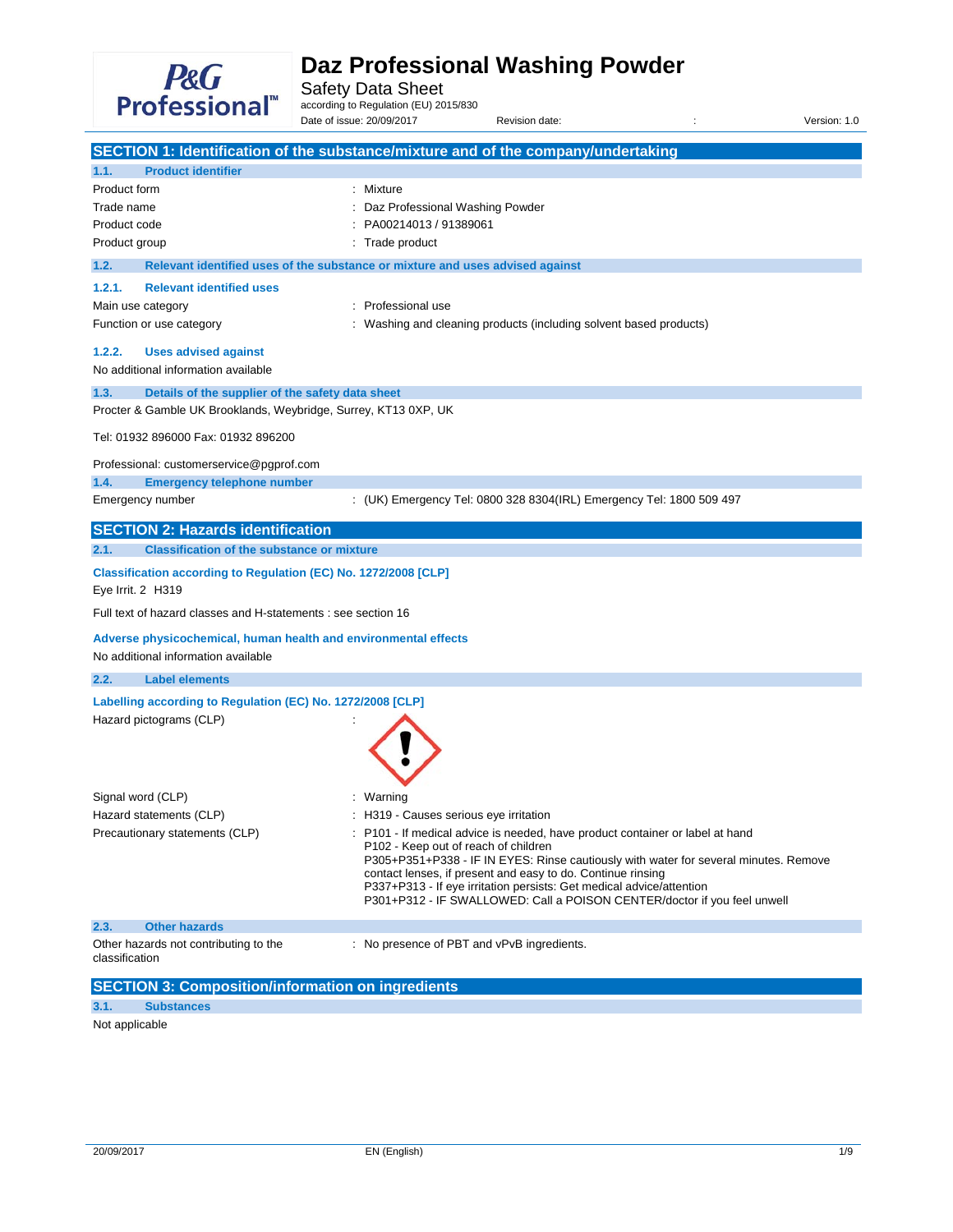### Safety Data Sheet<br>according to Regulation (EU) 2015/830

| 3.2.<br><b>Mixtures</b>        |                                                                                                       |               |                                                                                                   |
|--------------------------------|-------------------------------------------------------------------------------------------------------|---------------|---------------------------------------------------------------------------------------------------|
| <b>Name</b>                    | <b>Product identifier</b>                                                                             | $\frac{9}{6}$ | <b>Classification according to</b><br><b>Regulation (EC) No. 1272/2008</b><br>[CLP]               |
| Sodium Carbonate               | (CAS No) 497-19-8<br>(EC-No.) 207-838-8<br>(EC Index-No.) 011-005-00-2<br>(REACH-no) 01-2119485498-19 | $10 - 20$     | Eye Irrit. 2, H319                                                                                |
| Sodium Dodecylbenzenesulfonate | (CAS No) 68411-30-3<br>(EC-No.) 270-115-0<br>(REACH-no) 01-2119489428-22                              | $5 - 10$      | Acute Tox. 4 (Oral), H302<br>Skin Irrit. 2, H315<br>Eye Dam. 1, H318<br>Aquatic Chronic 3, H412   |
| Sodium Carbonate Peroxide      | (CAS No) 15630-89-4<br>(EC-No.) 239-707-6<br>(REACH-no) 01-2119457268-30                              | $5 - 10$      | Ox. Sol. 3, H272<br>Acute Tox. 4 (Oral), H302<br>Eye Dam. 1, H318                                 |
| Sodium Silicate                | (CAS No) 1344-09-8<br>(EC-No.) 215-687-4<br>(REACH-no) 01-2119448725-31                               | $1 - 5$       | Skin Irrit. 2, H315<br>Eye Dam. 1, H318<br>STOT SE 3, H335                                        |
| Citric Acid                    | (CAS No) 77-92-9<br>(EC-No.) 201-069-1<br>(REACH-no) 01-2119457026-42                                 | $1 - 5$       | Eye Irrit. 2, H319                                                                                |
| C14-15 Pareth-7                | (CAS No) 68951-67-7<br>(EC-No.) polymer                                                               | < 1           | Acute Tox. 4 (Oral), H302<br>Eye Dam. 1, H318<br>Aquatic Acute 1, H400<br>Aquatic Chronic 3, H412 |

Full text of H-statements: see section 16

| <b>SECTION 4: First aid measures</b>                                |                                                                                                                                                                                                               |  |
|---------------------------------------------------------------------|---------------------------------------------------------------------------------------------------------------------------------------------------------------------------------------------------------------|--|
| <b>Description of first aid measures</b><br>4.1.                    |                                                                                                                                                                                                               |  |
| First-aid measures after inhalation                                 | : IF INHALED: remove victim to fresh air and keep at rest in a position comfortable for breathing.<br>Call a POISON CENTER or doctor/physician if you feel unwell.                                            |  |
| First-aid measures after skin contact                               | : IF ON SKIN: Wash with plenty of soap and water. Remove/Take off immediately all<br>contaminated clothing. If skin irritation occurs: Get immediate medical advice/attention.<br>Discontinue use of product. |  |
| First-aid measures after eye contact                                | : IF IN EYES: Rinse cautiously with water for several minutes. Remove contact lenses, if present<br>and easy to do. Continue rinsing. Immediately call a POISON CENTER or doctor/physician.                   |  |
| First-aid measures after ingestion                                  | : IF SWALLOWED: rinse mouth. Do NOT induce vomiting. Immediately call a POISON CENTER<br>or doctor/physician.                                                                                                 |  |
| 4.2.<br>Most important symptoms and effects, both acute and delayed |                                                                                                                                                                                                               |  |
| Symptoms/effects after inhalation                                   | : Coughing. sneezing.                                                                                                                                                                                         |  |
| Symptoms/effects after skin contact                                 | : Redness. Swelling. dryness. Itching.                                                                                                                                                                        |  |
| Symptoms/effects after eye contact                                  | : Severe pain. Redness. Swelling. Blurred vision.                                                                                                                                                             |  |
| Symptoms/effects after ingestion                                    | : Oral mucosal or gastro-intestinal irritation. Nausea. Vomiting. Excessive secretion. Diarrhea.                                                                                                              |  |
| 4.3.                                                                | Indication of any immediate medical attention and special treatment needed                                                                                                                                    |  |
|                                                                     |                                                                                                                                                                                                               |  |

Refer to section 4.1.

|                                               | <b>SECTION 5: Firefighting measures</b>                             |                                                                      |  |  |  |
|-----------------------------------------------|---------------------------------------------------------------------|----------------------------------------------------------------------|--|--|--|
| 5.1.                                          | <b>Extinguishing media</b>                                          |                                                                      |  |  |  |
|                                               | Suitable extinguishing media                                        | : Dry chemical powder, alcohol-resistant foam, carbon dioxide (CO2). |  |  |  |
| 5.2.                                          | Special hazards arising from the substance or mixture               |                                                                      |  |  |  |
| Fire hazard                                   |                                                                     | : No fire hazard. Non combustible.                                   |  |  |  |
| <b>Explosion hazard</b>                       |                                                                     | : Product is not explosive.                                          |  |  |  |
| Reactivity                                    |                                                                     | No dangerous reactions known.                                        |  |  |  |
| 5.3.                                          | <b>Advice for firefighters</b>                                      |                                                                      |  |  |  |
| Firefighting instructions                     |                                                                     | No specific firefighting instructions required.                      |  |  |  |
| Protection during firefighting                |                                                                     | : In case of inadequate ventilation wear respiratory protection.     |  |  |  |
| <b>SECTION 6: Accidental release measures</b> |                                                                     |                                                                      |  |  |  |
| 6.1.                                          | Personal precautions, protective equipment and emergency procedures |                                                                      |  |  |  |

| 6.1.1.<br>For non-emergency personnel |                                                 |  |
|---------------------------------------|-------------------------------------------------|--|
| Protective equipment                  | : Wear suitable gloves and eye/face protection. |  |
| For emergency responders<br>6.1.2.    |                                                 |  |
| Protective equipment                  | : Wear suitable gloves and eye/face protection. |  |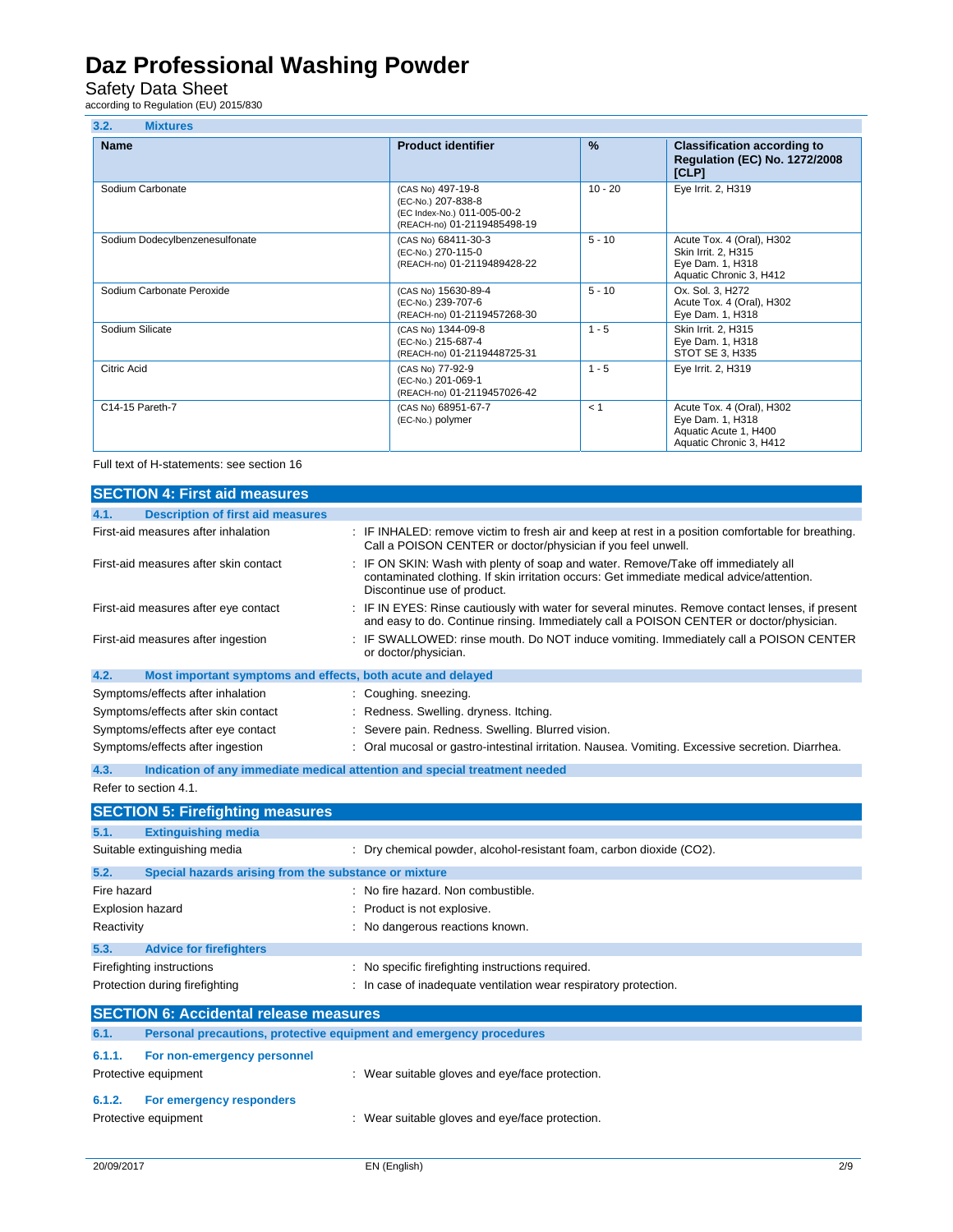Safety Data Sheet<br>according to Regulation (EU) 2015/830

| <b>Environmental precautions</b><br>6.2.                                                                             |                                                                                                                                                                                                                                   |  |  |  |
|----------------------------------------------------------------------------------------------------------------------|-----------------------------------------------------------------------------------------------------------------------------------------------------------------------------------------------------------------------------------|--|--|--|
| Consumer products ending up down the drain after use. Prevent soil and water pollution. Prevent spreading in sewers. |                                                                                                                                                                                                                                   |  |  |  |
| 6.3.                                                                                                                 | Methods and material for containment and cleaning up                                                                                                                                                                              |  |  |  |
| For containment                                                                                                      | : Scoop solid spill into closing containers.                                                                                                                                                                                      |  |  |  |
| Methods for cleaning up                                                                                              | Small quantities of solid spill: wash down with water. Large spills: scoop solid spill into closing<br>containers. This material and its container must be disposed of in a safe way, and as per local<br>legislation.            |  |  |  |
| Other information                                                                                                    | : Avoid contact with skin, eyes and clothing.                                                                                                                                                                                     |  |  |  |
| <b>Reference to other sections</b><br>6.4.                                                                           |                                                                                                                                                                                                                                   |  |  |  |
| Refer to Sections 8 and 13.                                                                                          |                                                                                                                                                                                                                                   |  |  |  |
| <b>SECTION 7: Handling and storage</b>                                                                               |                                                                                                                                                                                                                                   |  |  |  |
| <b>Precautions for safe handling</b><br>7.1.                                                                         |                                                                                                                                                                                                                                   |  |  |  |
| Precautions for safe handling                                                                                        | : Avoid contact with eyes. Use personal protective equipment as required. Avoid raising dust. Do<br>not eat, drink or smoke when using this product. Do not handle until all safety precautions have<br>been read and understood. |  |  |  |
| Conditions for safe storage, including any incompatibilities<br>7.2.                                                 |                                                                                                                                                                                                                                   |  |  |  |
| Storage conditions                                                                                                   | : Store in original container. Refer to section 10.                                                                                                                                                                               |  |  |  |
| Incompatible products                                                                                                | Refer to section 10.                                                                                                                                                                                                              |  |  |  |
| Incompatible materials                                                                                               | Refer to section 10.                                                                                                                                                                                                              |  |  |  |
| Information on mixed storage                                                                                         | : Not applicable.                                                                                                                                                                                                                 |  |  |  |
| Storage area                                                                                                         | : Store in a cool area. Store in a dry area. Store away from heat.                                                                                                                                                                |  |  |  |
| 7.3.<br>Specific end use(s)                                                                                          |                                                                                                                                                                                                                                   |  |  |  |
| Cleaning/washing agents and additives.                                                                               |                                                                                                                                                                                                                                   |  |  |  |
| <b>SECTION 8: Exposure controls/personal protection</b>                                                              |                                                                                                                                                                                                                                   |  |  |  |

### **8.1. Control parameters**

**8.1.1. National limit values** 

No additional information available

#### **8.1.2. Monitoring procedures: DNELS, PNECS, OEL**

| Sodium Carbonate (497-19-8)                 |                            |  |
|---------------------------------------------|----------------------------|--|
| DNEL/DMEL (Workers)                         |                            |  |
| Long-term - local effects, inhalation       | $10 \text{ mg/m}^3$        |  |
| DNEL/DMEL (General population)              |                            |  |
| Acute - local effects, inhalation           | $10 \text{ mg/m}^3$        |  |
| Sodium Dodecylbenzenesulfonate (68411-30-3) |                            |  |
| DNEL/DMEL (Workers)                         |                            |  |
| Long-term - systemic effects, dermal        | 85 mg/kg bodyweight/day    |  |
| Long-term - systemic effects, inhalation    | $6 \text{ mg/m}^3$         |  |
| Long-term - local effects, inhalation       | 6 mg/ $m3$                 |  |
| DNEL/DMEL (General population)              |                            |  |
| Long-term - systemic effects, oral          | 0.425 mg/kg bodyweight/day |  |
| Long-term - systemic effects, inhalation    | $1.5 \text{ mg/m}^3$       |  |
| Long-term - systemic effects, dermal        | 42.5 mg/kg bodyweight/day  |  |
| Long-term - local effects, inhalation       | $3$ mg/m <sup>3</sup>      |  |
| PNEC (Water)                                |                            |  |
| PNEC aqua (freshwater)                      | $0.268$ mg/l               |  |
| PNEC aqua (marine water)                    | $0.027$ mg/l               |  |
| PNEC aqua (intermittent, freshwater)        | 0.017 mg/l                 |  |
| <b>PNEC</b> (Sediment)                      |                            |  |
| PNEC sediment (freshwater)                  | 8.1 mg/kg dwt              |  |
| PNEC sediment (marine water)                | 6.8 mg/kg dwt              |  |
| PNEC (Soil)                                 |                            |  |
| PNEC soil                                   | 35 mg/kg dwt               |  |
| PNEC (STP)                                  |                            |  |
| PNEC sewage treatment plant                 | $3.43$ mg/l                |  |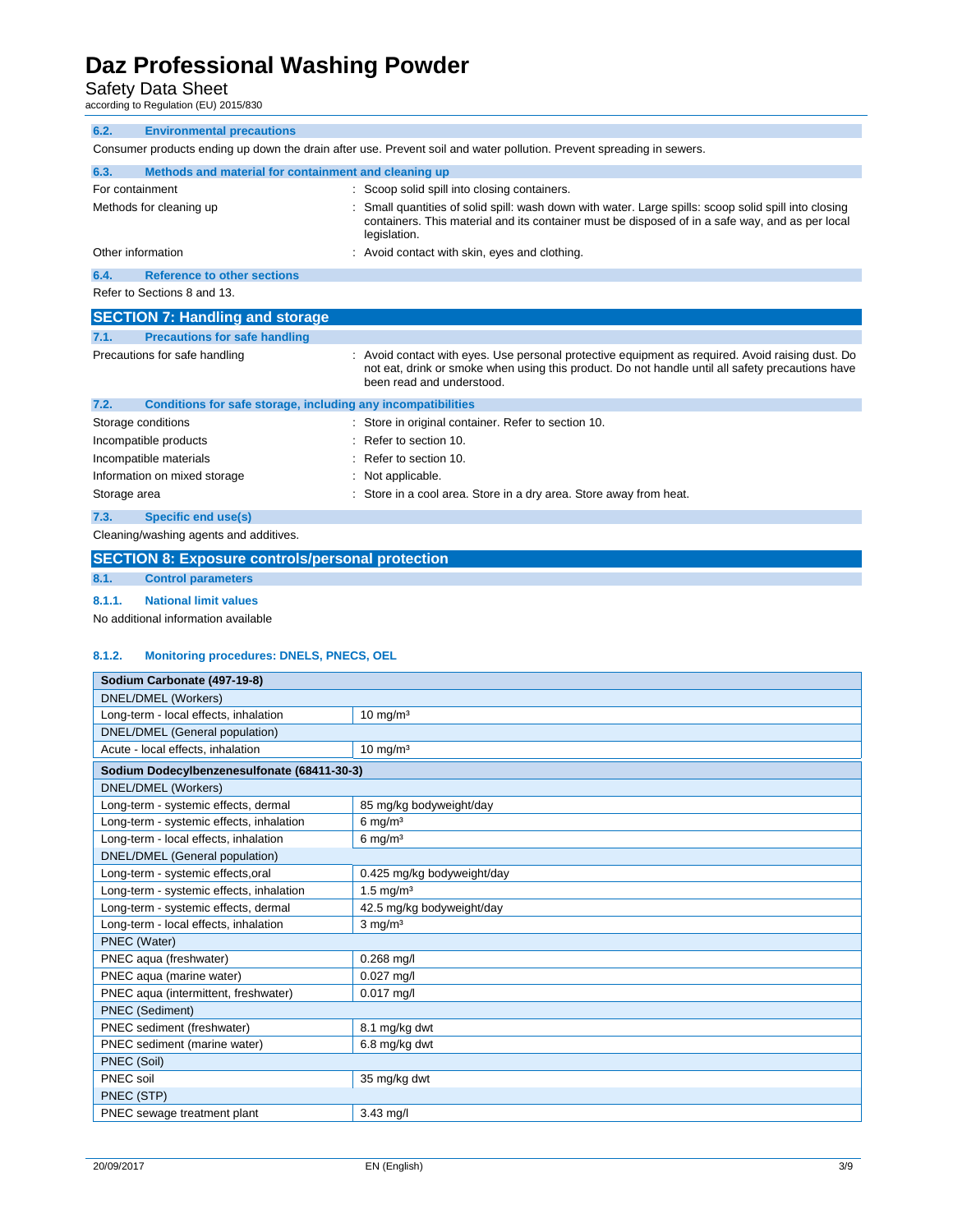## Safety Data Sheet<br>according to Regulation (EU) 2015/830

| Sodium Silicate (1344-09-8)              |                           |  |
|------------------------------------------|---------------------------|--|
| DNEL/DMEL (Workers)                      |                           |  |
| Long-term - systemic effects, dermal     | 1.59 mg/kg bodyweight/day |  |
| Long-term - systemic effects, inhalation | 5.61 mg/m <sup>3</sup>    |  |
| DNEL/DMEL (General population)           |                           |  |
| Long-term - systemic effects, oral       | 0.8 mg/kg bodyweight/day  |  |
| Long-term - systemic effects, inhalation | $1.38 \text{ mg/m}^3$     |  |
| Long-term - systemic effects, dermal     | 0.8 mg/kg bodyweight/day  |  |
| PNEC (Water)                             |                           |  |
| PNEC aqua (freshwater)                   | 7.5 mg/l                  |  |
| PNEC aqua (marine water)                 | $1$ mg/l                  |  |
| PNEC aqua (intermittent, freshwater)     | 7.5 mg/l                  |  |
| PNEC (STP)                               |                           |  |
| PNEC sewage treatment plant              | 348 mg/l                  |  |
| Sodium Carbonate Peroxide (15630-89-4)   |                           |  |
| DNEL/DMEL (Workers)                      |                           |  |
| Acute - local effects, dermal            | $12.8$ mg/cm <sup>2</sup> |  |
| Long-term - local effects, dermal        | 12.8 mg/kg bodyweight/day |  |
| Long-term - local effects, inhalation    | $5 \text{ mg/m}^3$        |  |
| DNEL/DMEL (General population)           |                           |  |
| Acute - local effects, dermal            | $6.4$ mg/cm <sup>2</sup>  |  |
| Long-term - local effects, dermal        | $6.4$ mg/cm <sup>2</sup>  |  |
| PNEC (Water)                             |                           |  |
| PNEC aqua (freshwater)                   | $0.035$ mg/l              |  |
| PNEC aqua (marine water)                 | $0.035$ mg/l              |  |
| PNEC aqua (intermittent, freshwater)     | $0.035$ mg/l              |  |
| PNEC (STP)                               |                           |  |
| PNEC sewage treatment plant              | 16.24 mg/l                |  |
| <b>Citric Acid (77-92-9)</b>             |                           |  |
| PNEC (Water)                             |                           |  |
| PNEC aqua (freshwater)                   | $0.44$ mg/l               |  |
| PNEC aqua (marine water)                 | $0.044$ mg/l              |  |
| PNEC (Sediment)                          |                           |  |
| PNEC sediment (freshwater)               | 34.6 mg/kg dwt            |  |
| PNEC sediment (marine water)             | 3.46 mg/kg dwt            |  |
| PNEC (Soil)                              |                           |  |
| PNEC soil                                | 33.1 mg/kg dwt            |  |
| PNEC (STP)                               |                           |  |
| PNEC sewage treatment plant              | 1000 mg/l                 |  |
|                                          |                           |  |

#### **8.2. Exposure controls**

8.2.1. Appropriate engineering controls : Not applicable.

8.2.2. Personal protective equipment

 Protective personal equipment only required in case of professional use or for large packs (not for household packs). For consumer use please follow recommendation as indicated on the label of the product.

| Hand protection          | Not applicable.           |
|--------------------------|---------------------------|
| Eye protection           | Wear eye/face protection. |
| Skin and body protection | Not applicable.           |
| Respiratory protection   | Not applicable.           |

8.2.3. Environmental exposure controls

Prevent that the undiluted product reaches surface waters.

#### **SECTION 9: Physical and chemical properties**

#### **9.1. Information on basic physical and chemical properties**

| Property   | Value  | <b>Unit</b> | <b>Test method/Notes</b> |
|------------|--------|-------------|--------------------------|
| Appearance | Solid. |             |                          |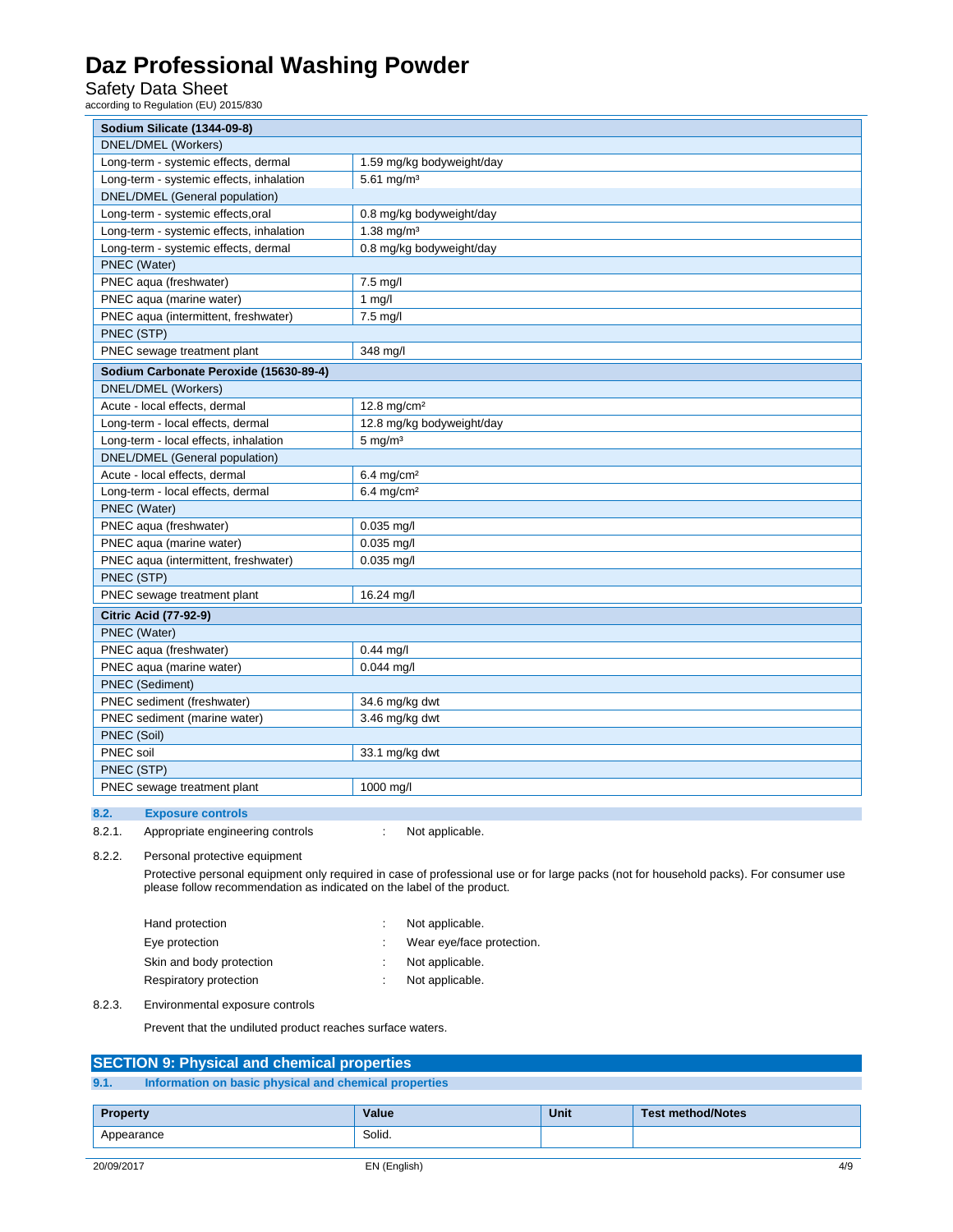Safety Data Sheet<br>according to Regulation (EU) 2015/830

| <b>Property</b>                                                                   | Value                                                                                                                                                       | <b>Unit</b> | <b>Test method/Notes</b>                                                                             |
|-----------------------------------------------------------------------------------|-------------------------------------------------------------------------------------------------------------------------------------------------------------|-------------|------------------------------------------------------------------------------------------------------|
| Physical state                                                                    | Solid                                                                                                                                                       |             |                                                                                                      |
| Colour                                                                            | White with coloured speckles.                                                                                                                               |             |                                                                                                      |
| Odour                                                                             | pleasant (perfume).                                                                                                                                         |             |                                                                                                      |
| Odour threshold                                                                   |                                                                                                                                                             | ppm         | Perceived odor at typical use conditions                                                             |
| рH                                                                                | 10.7                                                                                                                                                        |             | 1% solution                                                                                          |
| Melting point                                                                     |                                                                                                                                                             | °C          | Not available. This property is not<br>relevant for the safety and classification<br>of this product |
| Freezing point                                                                    |                                                                                                                                                             |             | Not available. This property is not<br>relevant for the safety and classification<br>of this product |
| Boiling point                                                                     |                                                                                                                                                             |             | Not applicable. This property is not<br>relevant for solid product forms.                            |
| Flash point                                                                       |                                                                                                                                                             |             | Not applicable. This property is not<br>relevant for solid product forms.                            |
| Relative evaporation rate (butylacetate=1)                                        |                                                                                                                                                             |             | Not applicable. This property is not<br>relevant for solid product forms.                            |
| Flammability (solid, gas)                                                         |                                                                                                                                                             |             | The product is not flammable- UN.N.1                                                                 |
| <b>Explosive limits</b>                                                           |                                                                                                                                                             |             | Not available. This property is not<br>relevant for the safety and classification<br>of this product |
| Vapour pressure                                                                   |                                                                                                                                                             |             | Not applicable. This property is not<br>relevant for solid product forms.                            |
| Relative density                                                                  | $0.6 - 0.9$                                                                                                                                                 |             | TMR.A.3                                                                                              |
| Solubility                                                                        | Soluble in water. TMR. A.6.                                                                                                                                 |             |                                                                                                      |
| Log Pow                                                                           |                                                                                                                                                             |             | Not applicable. This property is not<br>relevant for mixtures                                        |
| Auto-ignition temperature                                                         |                                                                                                                                                             |             | Not available. This property is not<br>relevant for the safety and classification<br>of this product |
| Decomposition temperature                                                         |                                                                                                                                                             |             | Not available. This property is not<br>relevant for the safety and classification<br>of this product |
| Viscosity                                                                         |                                                                                                                                                             |             | Not applicable. This property is not<br>relevant for solid product forms.                            |
| <b>Explosive properties</b>                                                       | Not applicable. This product is not classified as explosive as it does not contain any<br>substances which possesses explosive properties CLP (Art 14 (2)). |             |                                                                                                      |
| Oxidising properties                                                              | Product is not an oxidizer -UN.O.1.                                                                                                                         |             |                                                                                                      |
| <b>Other information</b><br>9.2.                                                  |                                                                                                                                                             |             |                                                                                                      |
| No additional information available                                               |                                                                                                                                                             |             |                                                                                                      |
| <b>SECTION 10: Stability and reactivity</b>                                       |                                                                                                                                                             |             |                                                                                                      |
| 10.1.<br><b>Reactivity</b>                                                        |                                                                                                                                                             |             |                                                                                                      |
| No dangerous reactions known.                                                     |                                                                                                                                                             |             |                                                                                                      |
| 10.2.<br><b>Chemical stability</b>                                                |                                                                                                                                                             |             |                                                                                                      |
| Stable under normal conditions.                                                   |                                                                                                                                                             |             |                                                                                                      |
| 10.3.<br><b>Possibility of hazardous reactions</b>                                |                                                                                                                                                             |             |                                                                                                      |
| Refer to section 10.1 on Reactivity.                                              |                                                                                                                                                             |             |                                                                                                      |
| <b>Conditions to avoid</b><br>10.4.<br>Not required for normal conditions of use. |                                                                                                                                                             |             |                                                                                                      |
| 10.5.<br><b>Incompatible materials</b>                                            |                                                                                                                                                             |             |                                                                                                      |
| Not applicable.                                                                   |                                                                                                                                                             |             |                                                                                                      |
| 10.6.<br><b>Hazardous decomposition products</b>                                  |                                                                                                                                                             |             |                                                                                                      |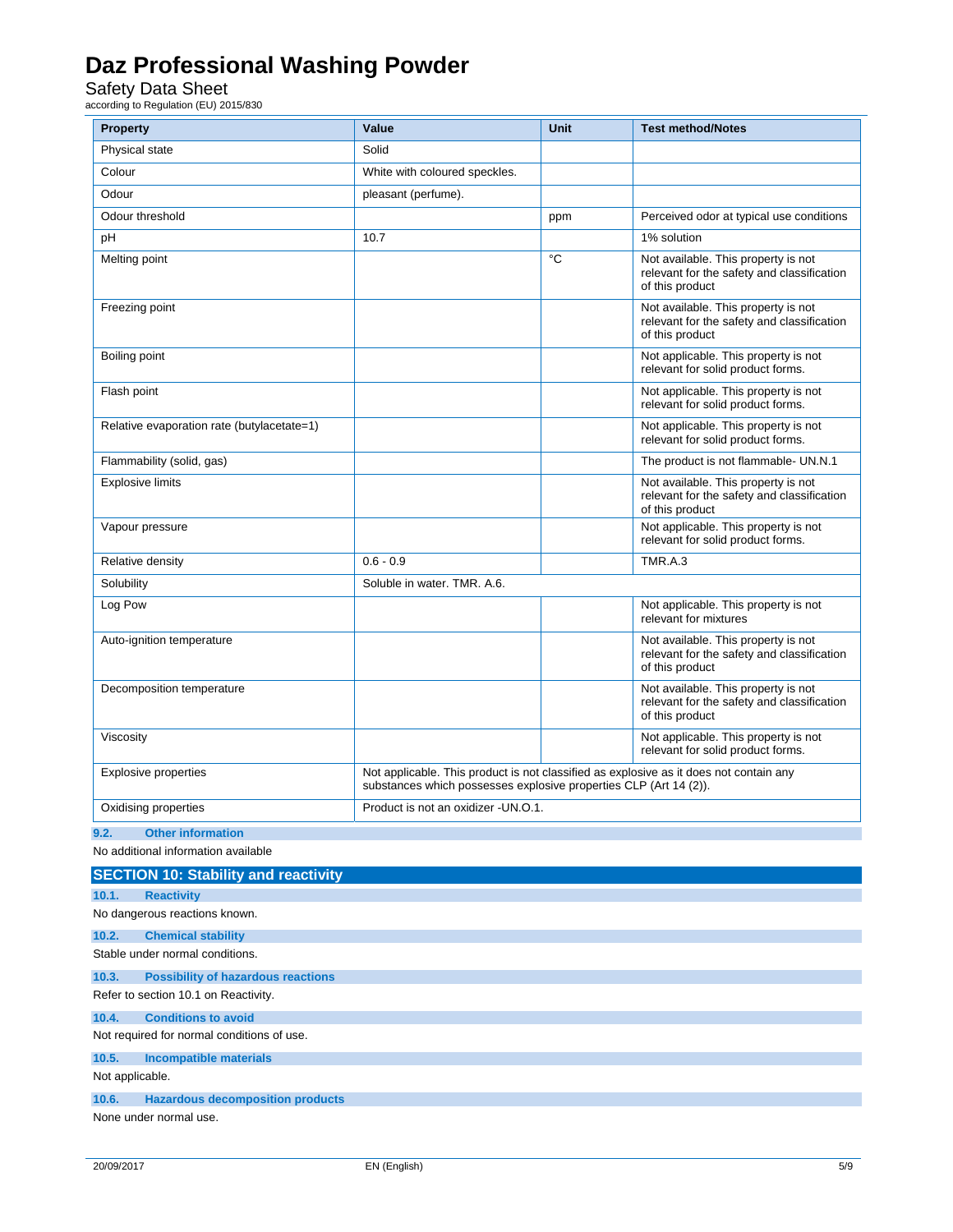Safety Data Sheet<br>according to Regulation (EU) 2015/830

#### **SECTION 11: Toxicological information**

#### **11.1. Information on toxicological effects**

#### **11.1.1. Mixtures**

| Daz Professional Washing Powder   |                                |  |
|-----------------------------------|--------------------------------|--|
| Acute toxicity                    | Not classified (*)             |  |
| Skin corrosion/irritation         | Not classified (*)             |  |
| Serious eye damage/irritation     | Causes serious eye irritation. |  |
| Respiratory or skin sensitisation | Not classified (*)             |  |
| Germ cell mutagenicity            | Not classified (*)             |  |
| Carcinogenicity                   | Not classified (*)             |  |
| Reproductive toxicity             | Not classified (*)             |  |
| STOT-single exposure              | Not classified (*)             |  |
| STOT-repeated exposure            | Not classified (*)             |  |
| Aspiration hazard                 | Not classified (*)             |  |

(\*) Based upon available data of the substances and/or the product, product classification criteria are not met. See Section 2 and Section 16 for applicable hazard classification and classification procedure, respectively.

#### **11.1.2. Substances in the mixture**

#### Acute toxicity:

| Sodium Carbonate (497-19-8)                 |                                         |
|---------------------------------------------|-----------------------------------------|
| LD50 oral rat                               | 2800 mg/kg bw                           |
| LD50 dermal rabbit                          | > 2000 mg/kg bw (US EPA 16 CFR 1500.40) |
| Sodium Dodecylbenzenesulfonate (68411-30-3) |                                         |
| LD50 oral rat                               | 1080 mg/kg bw (OECD 401)                |
| LD50 dermal rat                             | > 2000 mg/kg bw (OECD 402)              |
| Sodium Silicate (1344-09-8)                 |                                         |
| LD50 oral rat                               | 3400 mg/kg bw (OECD 401)                |
| LD50 dermal rat                             | > 5000 mg/kg bw                         |
| Sodium Carbonate Peroxide (15630-89-4)      |                                         |
| LD50 oral rat                               | 893 mg/kg bw (US EPA 1984)              |
| LD50 dermal rabbit                          | > 2000 mg/kg bw (US EPA)                |
| <b>Citric Acid (77-92-9)</b>                |                                         |
| LD50 oral rat                               | 5400 mg/kg bw (//OECD 401)              |
| LD50 dermal rat                             | > 2000 mg/kg (OECD 402)                 |
|                                             |                                         |

#### **SECTION 12: Ecological information**

Ecology - general **interpretational intervals on the functioning** of water treatment plants under normal use conditions as recommended. The product is not considered harmful to aquatic organisms nor to cause long-term adverse effects in the environment.

| Sodium Carbonate (497-19-8)                 |                                                      |
|---------------------------------------------|------------------------------------------------------|
| LC50 fishes 1                               | 300 mg/l Lepomis macrochirus; 96 h                   |
| EC50 Daphnia 1                              | 200 mg/l Ceriodaphnia sp.; 48 h                      |
| Sodium Dodecylbenzenesulfonate (68411-30-3) |                                                      |
| LC50 fishes 1                               | 1.67 mg/l US EPA 850.1075; Lepomis macrochirus; 96 h |
| EC50 Daphnia 1                              | 2.9 mg/l OECD 202; Daphnia magna; 48 h               |
| ErC50 (algae)                               | 127.9 mg/l 88/302/EWG; Desmodesmus subspicatus; 72 h |
| NOEC chronic fish                           | 0.23 mg/l Oncorhynchus mykiss; 72 d                  |
| NOEC chronic crustacea                      | 0.5 mg/l Ceriodaphnia sp.; 7 d                       |
| NOEC chronic algae                          | 2.4 mg/l 88/302/EWG; Desmodesmus subspicatus; 3 d    |
| Sodium Silicate (1344-09-8)                 |                                                      |
| LC50 fishes 1                               | 1108 mg/l OECD 203, Brachydanio rerio,               |
| EC50 Daphnia 1                              | 1700 mg/l Daphnia magna                              |
| EC50 other aquatic organisms 1              | > 348 mg/l Pseudomonas putida                        |
| ErC50 (algae)                               | 207 mg/l Scenedesmus subspicatus                     |
| Sodium Carbonate Peroxide (15630-89-4)      |                                                      |
| LC50 fishes 1                               | 70.7 mg/l Pimephales promelas; 96 h                  |
| EC50 Daphnia 1                              | 4.9 mg/l Daphnia pulex; 48 h                         |

**<sup>12.1.</sup> Toxicity**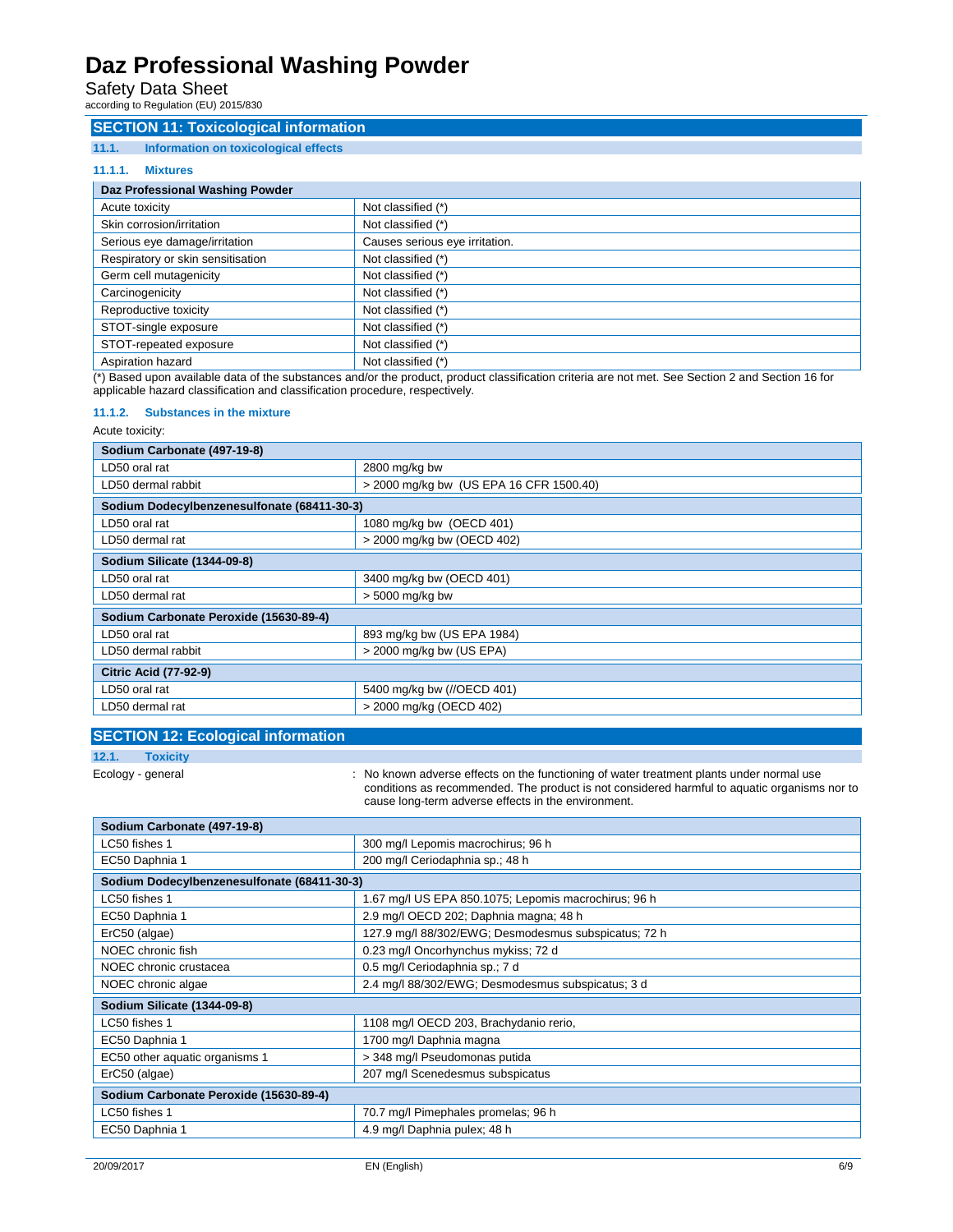### Safety Data Sheet<br>according to Regulation (EU) 2015/830

| C14-15 Pareth-7 (68951-67-7) |                                                     |
|------------------------------|-----------------------------------------------------|
| LC50 fishes 1                | mq/l                                                |
| EC50 Daphnia 1               | mg/l                                                |
| ErC50 (algae)                | mq/l                                                |
| <b>Citric Acid (77-92-9)</b> |                                                     |
| LC50 fishes 1                | 440 ml/l //OECD 203; Leuciscus idus melanotus; 48 h |
| EC50 Daphnia 1               | 1535 mg/l Daphnia magna; 24 h                       |
| NOEC chronic algae           | 425 mg/l Scenedesmus quadricauda; 8 d               |

| <b>Persistence and degradability</b><br>12.2. |                                                                       |
|-----------------------------------------------|-----------------------------------------------------------------------|
| Sodium Dodecylbenzenesulfonate (68411-30-3)   |                                                                       |
| Persistence and degradability                 | Biodegradable.                                                        |
| Biodegradation                                | 85 % CO2; OECD 301 B                                                  |
| <b>Citric Acid (77-92-9)</b>                  |                                                                       |
| Persistence and degradability                 | Biodegradable.                                                        |
| Biodegradation                                | 100 % DOC; OECD 301 E; 19 d; > 60% (10 d)                             |
| 12.3.<br><b>Bioaccumulative potential</b>     |                                                                       |
| Sodium Carbonate (497-19-8)                   |                                                                       |
| Bioaccumulative potential                     | Not measured.                                                         |
| Sodium Dodecylbenzenesulfonate (68411-30-3)   |                                                                       |
| BCF fish 1                                    | 2 - 1000 l/kg                                                         |
| Log Pow                                       | 14                                                                    |
| Bioaccumulative potential                     | Not expected to bioaccumulate due to the low log Kow (log Kow $<$ 4). |
| Sodium Silicate (1344-09-8)                   |                                                                       |
| Bioaccumulative potential                     | Not measured.                                                         |
| Sodium Carbonate Peroxide (15630-89-4)        |                                                                       |
| Bioaccumulative potential                     | Not measured.                                                         |
| <b>Citric Acid (77-92-9)</b>                  |                                                                       |
| Bioaccumulative potential                     | Not expected to bioaccumulate due to the low log Kow (log Kow $<$ 4). |
| 12.4.<br><b>Mobility in soil</b>              |                                                                       |

No additional information available

#### **12.5. Results of PBT and vPvB assessment**

| Daz Professional Washing Powder                 |                                                                                                                                                                                 |
|-------------------------------------------------|---------------------------------------------------------------------------------------------------------------------------------------------------------------------------------|
| Results of PBT assessment                       | No presence of PBT and vPvB ingredients                                                                                                                                         |
| Component                                       |                                                                                                                                                                                 |
| Sodium Carbonate (497-19-8)                     | PBT: not relevant - no registration required<br>vPvB: not relevant - no registration required                                                                                   |
| Sodium Dodecylbenzenesulfonate (68411-30-<br>3) | This substance/mixture does not meet the PBT criteria of REACH regulation, annex XIII<br>This substance/mixture does not meet the vPvB criteria of REACH regulation, annex XIII |
| Sodium Silicate (1344-09-8)                     | This substance/mixture does not meet the PBT criteria of REACH regulation, annex XIII<br>This substance/mixture does not meet the vPvB criteria of REACH regulation, annex XIII |
| Sodium Carbonate Peroxide (15630-89-4)          | PBT: not relevant – no registration required<br>vPvB: not relevant - no registration required                                                                                   |
| Citric Acid (77-92-9)                           | This substance/mixture does not meet the PBT criteria of REACH regulation, annex XIII<br>This substance/mixture does not meet the vPvB criteria of REACH regulation, annex XIII |

| 12.6. | Other adverse effects |  |
|-------|-----------------------|--|
|       |                       |  |

Other information  $\qquad \qquad :$  No other effects known.

|         | <b>SECTION 13: Disposal considerations</b> |                                                                                                                                                                                                                                                                                                                                                                                                                                                                                                  |
|---------|--------------------------------------------|--------------------------------------------------------------------------------------------------------------------------------------------------------------------------------------------------------------------------------------------------------------------------------------------------------------------------------------------------------------------------------------------------------------------------------------------------------------------------------------------------|
| 13.1.   | <b>Waste treatment methods</b>             |                                                                                                                                                                                                                                                                                                                                                                                                                                                                                                  |
| 13.1.1. | Regional legislation (waste)               | : Disposal must be done according to official regulations.                                                                                                                                                                                                                                                                                                                                                                                                                                       |
| 13.1.2  | Disposal recommendations                   | : The waste codes/waste designations below are in accordance with EWC. Waste<br>must be delivered to an approved waste disposal company. The waste is to be kept<br>separate from other types of waste until its disposal. Do not throw waste product<br>into the sewer. Where possible recycling is preferred to disposal or incineration. For<br>handling waste, see measures described in section 7. Empty, uncleaned packaging<br>need the same disposal considerations as filled packaging. |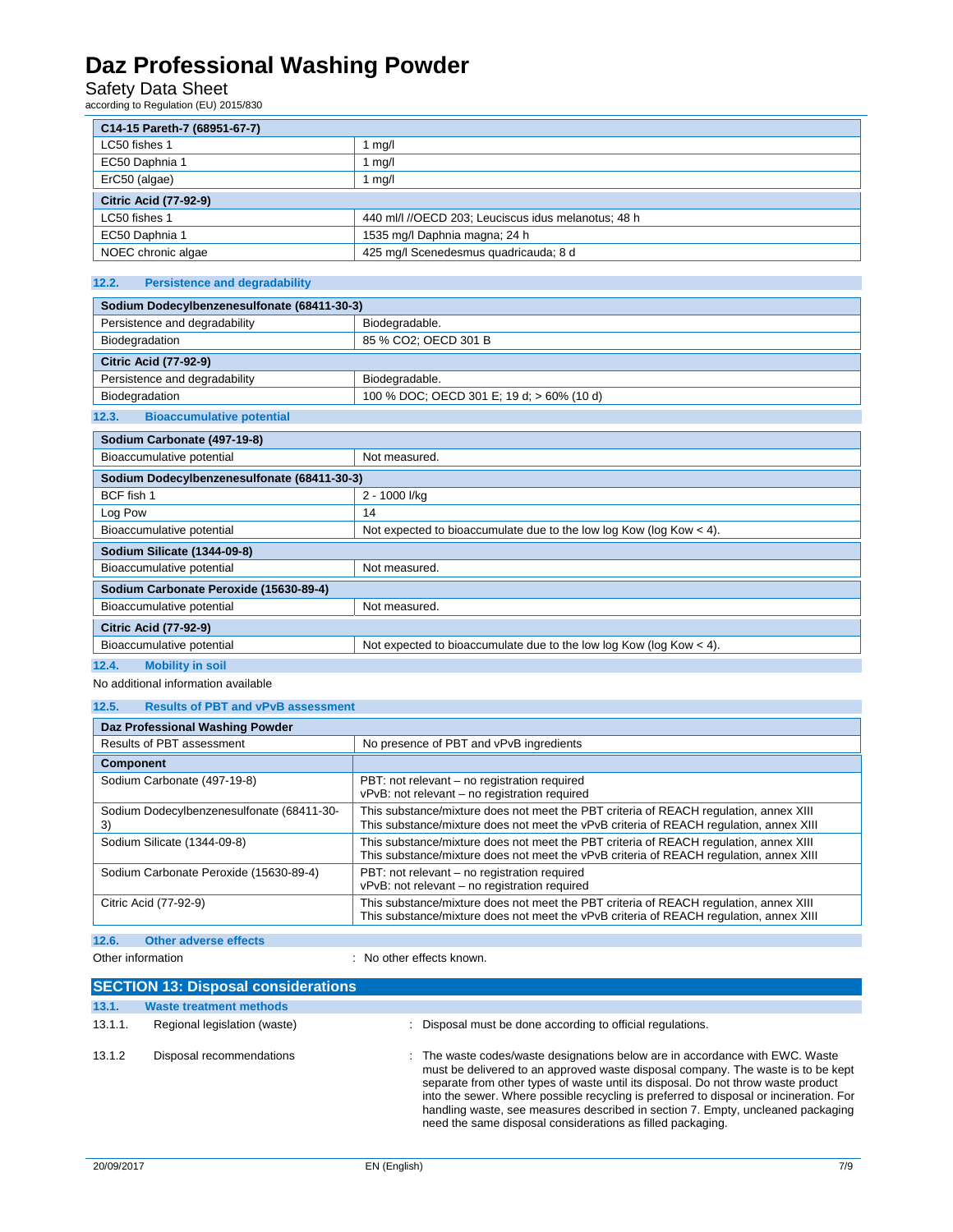Safety Data Sheet<br>according to Regulation (EU) 2015/830

| 13.1.3 | EURAL Waste code product |  |
|--------|--------------------------|--|
|--------|--------------------------|--|

: 20 01 29\* - detergents containing dangerous substances

15 01 10\* - packaging containing residues of or contaminated by dangerous substances

| <b>SECTION 14: Transport information</b>                                                                    |                                                                                                                                                                                                                                                                                                                                                                                                |
|-------------------------------------------------------------------------------------------------------------|------------------------------------------------------------------------------------------------------------------------------------------------------------------------------------------------------------------------------------------------------------------------------------------------------------------------------------------------------------------------------------------------|
| 14.1.<br><b>UN number</b>                                                                                   |                                                                                                                                                                                                                                                                                                                                                                                                |
| Not applicable                                                                                              |                                                                                                                                                                                                                                                                                                                                                                                                |
| 14.2.<br><b>UN proper shipping name</b>                                                                     |                                                                                                                                                                                                                                                                                                                                                                                                |
| Not applicable                                                                                              |                                                                                                                                                                                                                                                                                                                                                                                                |
| 14.3.<br><b>Transport hazard class(es)</b>                                                                  |                                                                                                                                                                                                                                                                                                                                                                                                |
| Not applicable                                                                                              |                                                                                                                                                                                                                                                                                                                                                                                                |
| 14.4.<br><b>Packing group</b>                                                                               |                                                                                                                                                                                                                                                                                                                                                                                                |
| Not applicable                                                                                              |                                                                                                                                                                                                                                                                                                                                                                                                |
| 14.5.<br><b>Environmental hazards</b>                                                                       |                                                                                                                                                                                                                                                                                                                                                                                                |
| Not applicable                                                                                              |                                                                                                                                                                                                                                                                                                                                                                                                |
| 14.6.<br><b>Special precautions for user</b>                                                                |                                                                                                                                                                                                                                                                                                                                                                                                |
| Not applicable                                                                                              |                                                                                                                                                                                                                                                                                                                                                                                                |
| 14.7.<br>Transport in bulk according to Annex II of MARPOL and the IBC Code                                 |                                                                                                                                                                                                                                                                                                                                                                                                |
| Not applicable                                                                                              |                                                                                                                                                                                                                                                                                                                                                                                                |
| <b>SECTION 15: Regulatory information</b>                                                                   |                                                                                                                                                                                                                                                                                                                                                                                                |
| Ingredient label<br>cinnamal, Limonene.                                                                     | 5-15% Anionic surfactants, Oxygen-based bleaching agents; <5% Non-ionic surfactants,<br>Phosphonates, Polycarboxylates, Zeolites; Enzymes, Optical brighteners, Perfumes, Hexyl                                                                                                                                                                                                                |
| 15.1.<br>Safety, health and environmental regulations/legislation specific for the substance or mixture     |                                                                                                                                                                                                                                                                                                                                                                                                |
| 15.1.1.<br><b>EU-Regulations</b>                                                                            |                                                                                                                                                                                                                                                                                                                                                                                                |
| Contains no REACH substances with Annex XVII restrictions                                                   |                                                                                                                                                                                                                                                                                                                                                                                                |
| Contains no substance on the REACH candidate list                                                           |                                                                                                                                                                                                                                                                                                                                                                                                |
| Contains no REACH Annex XIV substances                                                                      |                                                                                                                                                                                                                                                                                                                                                                                                |
| CESIO recommendations                                                                                       | : The surfactant(s) contained in this preparation complies(comply) with the biodegradability<br>criteria as laid down in Regulation (EC) No.648/2004 on detergents. Data to support this<br>assertion are held at the disposal of the competent authorities of the Member States and will be<br>made available to them, at their direct request or at the request of a detergent manufacturer. |
| Other information, restriction and prohibition<br>regulations<br>of Chemicals Regulation (EC) No 1907/2006. | Regulation (EC) No. 648/2004 of 31 March 2004 on detergents. Classification according to<br>Regulation (EC) No. 1272/2008 [CLP]. Registration, Evaluation, Authorisation and Restriction                                                                                                                                                                                                       |
| 15.1.2.<br><b>National regulations</b>                                                                      |                                                                                                                                                                                                                                                                                                                                                                                                |
| No additional information available                                                                         |                                                                                                                                                                                                                                                                                                                                                                                                |
| 15.2.<br><b>Chemical safety assessment</b>                                                                  |                                                                                                                                                                                                                                                                                                                                                                                                |
| No chemical safety assessment has been carried out                                                          |                                                                                                                                                                                                                                                                                                                                                                                                |
| <b>SECTION 16: Other information</b>                                                                        |                                                                                                                                                                                                                                                                                                                                                                                                |
|                                                                                                             |                                                                                                                                                                                                                                                                                                                                                                                                |

|       | $19.11$ $118198101011$ $1191111900$ |                  |
|-------|-------------------------------------|------------------|
|       | Indication of changes               | : Not applicable |
| 16.2. | Abbreviations and acronyms          |                  |

LC50: Lethal Concentration to 50 % of a test population. LD50: Lethal Dose to 50% of a test population (Median Lethal Dose). PBT: Persistent, Bioaccumulative and Toxic substance. PNEC(s): Predicted No Effect Concentration(s). vPvB: Very Persistent and Very Bioaccumulative. AND: European Agreement concerning the International Carriage of Dangerous Goods by Inland Waterways. ATE: Acute Toxicity Estimate. OEL: Occupational Exposure Limit. ADR: European Agreement concerning the International Carriage of Dangerous Goods by Road. DNEL: Derived-No Effect Level.

**16.3. Classification and procedure used to derive the classification for mixtures according to Regulation (EC) 1272/2008 [CLP]** 

| Classification according to Regulation (EC) No. 1272/2008 [CLP]                                   |                                   | classification procedure                                        |     |
|---------------------------------------------------------------------------------------------------|-----------------------------------|-----------------------------------------------------------------|-----|
| Eye Irrit. 2                                                                                      |                                   | Expert judgment<br>Weight of evidence                           |     |
| 16.4.<br>Relevant R-phrases and/or H-statements (number and full text) for mixture and substances |                                   |                                                                 |     |
| Acute Tox. 4 (Oral)                                                                               | Acute toxicity (oral), Category 4 |                                                                 |     |
| Aquatic Acute 1                                                                                   |                                   | Hazardous to the aquatic environment - Acute Hazard, Category 1 |     |
| 20/09/2017                                                                                        | EN (English)                      |                                                                 | 8/9 |